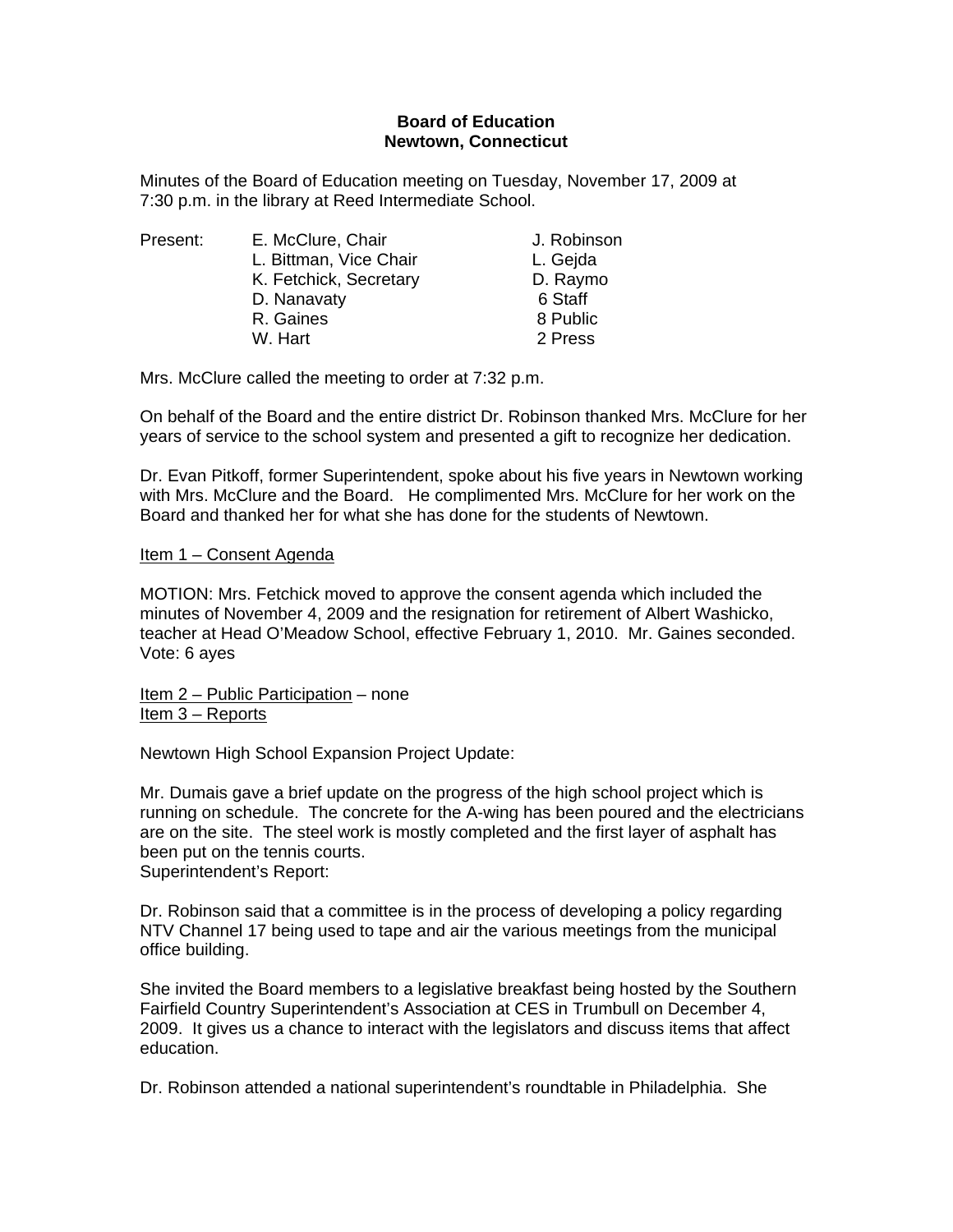visited the Philadelphia School of the Future and two academies where classes were observed.

Right now we are only tracking absences due to flu, flu-like symptons and fevers. The absences are trending down. Dances and long field trips were cancelled to help stop the spread.

Veteran's Day was wonderful in the schools. The breakfast at Sandy Hook School was well attended with a Navy pilot in uniform who spoke to the students. At the high school a number of our faculty are veterans, there were veteran guests and an assembly was held with music by the 102<sup>nd</sup> National Guard band. Some of our students played with them and sang.

Mrs. Bittman spoke about the AIS magnet school meeting today. Dr. Epple also attended to tour the school with other principals in the region. Because the state is not funding the magnet schools as much as originally thought, the biggest issue is the need to replace that money. The Danbury superintendent suggested a one-time charge of \$263 per pupil which is an additional \$10,520 for next year. We need to decide if we can continue to support the school. This should be put on the December agenda for a decision. She said that Dr. Robinson suggested wanting to know how the students are testing before they get to  $5<sup>th</sup>$  grade. She also suggested having a two way conversation between the schools regarding curriculum.

2008-2009 Strategic School Profiles:

Dr. Gejda said that by law every district has to report to the Commissioner of Education with a profile of their schools. The profiles focus on student needs and school resources which include items that are purchased, staffing, class size, technology, and building maintenance. A big area is performance by students in testing and physical education. The primary purpose of the Strategic School Profile is for accountability. She noted that in the SSP for the middle school there were two omissions for required hours for elective subjects. There should have been 61 hours for music and 91 hours for world languages. In the middle school the students select Spanish, French or language arts which are electives.

Mrs. Bittman questioned the gap in instructional hours between us and the DRG. Dr. Robinson said that was because we have a shorter day.

Mrs. Bittman asked for examples of instructional hours from other districts. She also asked about the huge disparity in the physical education scores between the schools in Newtown.

Dr. Robinson said they would need to discuss that with the physical education teachers. Mr. Hart said he was interested in knowing how the other districts compared.

Mrs. Bittman suggested talking to all of the gym teachers. The profiles should be on the December agenda.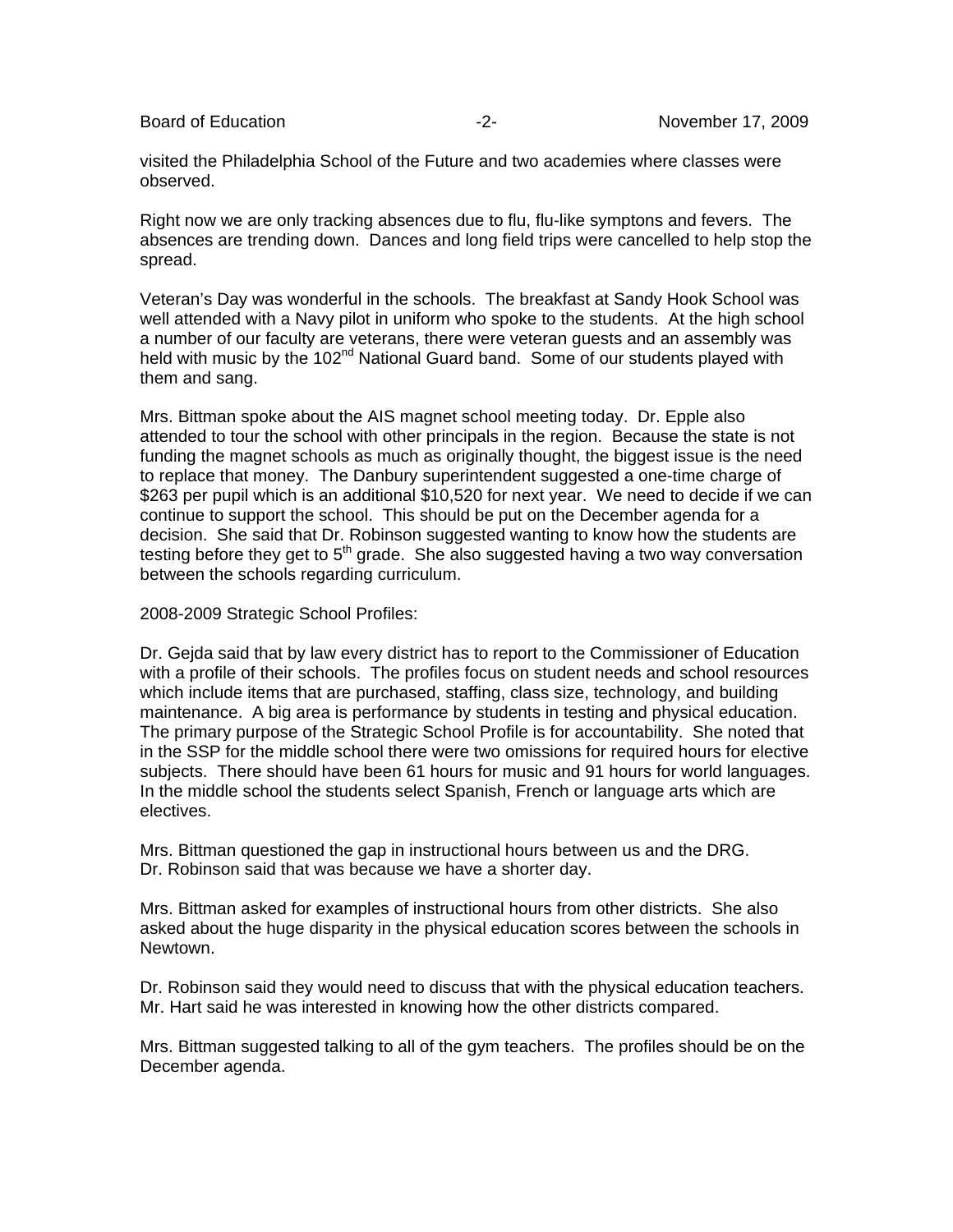Outline Budget Process/Restructure Monthly Financial Report:

Mrs. Raymo spoke about the new format for the financial report. Two columns added to the report are Anticipated Obligations and Projected Balance. Anticipated obligations provides a method to forecast expense category fund balances that have not been approved but are anticipated to be expended or remain with an account balance to maintain the budget funding level.

The AARA Stabilization Grant is an employment grant for \$600,000 which we have for two years. We report to the state the employees being paid by this grant.

The Excess Cost Grant from the State of Connecticut is said to support local school districts for special education costs. The state may be reducing it to 70% which we didn't find out until after our budget was developed. We will get the amount of reimbursement in February or March.

The Magnet Transportation Grant provides reimbursement of \$1,300 for local students attending approved Magnet School programs.

Mr. Hart suggested moving energy costs out of supplies and keeping it as a separate category.

Mrs. Raymo spoke about the budget manual which is framed around our goals.

MOTION: Mr. Hart moved to approve the financial report and transfers dated October 31, 2009. Mrs. Bittman seconded. Vote: 6 ayes

Mrs. Raymo said that Phoenix is our online accounting system. The budget will also be through this system and we are planning to train schools prior to the first of the year.

## Item 4 – Old Business

Dr. Robinson said the Legislative Council added the teachers' contract to their November 4 agenda at the meeting. They were verbally in support but could not vote because it was added to the agenda that night. Mr. Rodgers stated that he was going to send a letter in support of the negotiated settlement. If there is no action, the contract is automatically approved.

MOTION: Mrs. Bittman moved that the Board of Education approve the Connecticut State Department of Education School Improvement Plan for Newtown Middle School to address Adequate Yearly Progress (AYP). Mr. Nanavaty seconded. Vote: 6 ayes

## Item 5 – New Business

2010 Schedule of Board Meetings:

Dr. Robinson said that we will start having our meetings in the Municipal Office Building in January. Equipment is being installed to tape meetings.